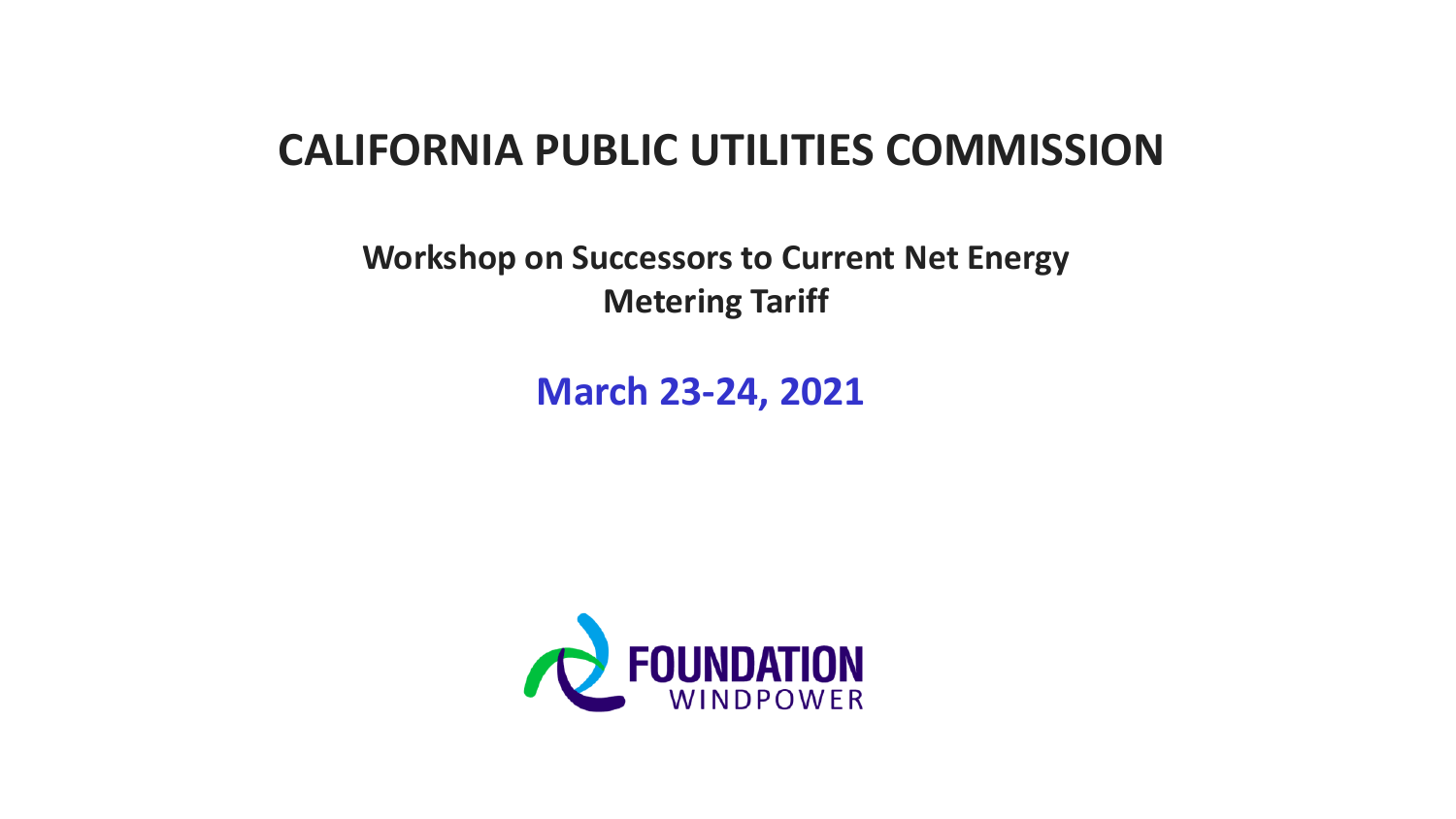# **The Foundation Proposal**



- **Retain Option to Generate Cost-Effectively on Current NEM Tariff. Medium/Large Commercial, Industrial & Agriculture ("MLCIA") Customers Using Modern Utility-Scale Turbines (≥ 1.0 MW) Eligible to Elect Between (A) Operating Under Current NEM Tariffs or (B) Opting Into Any New Compensation Adopted as a Successor to the Current NEM Tariff.**
- **Leverage Benefits of Advancing Wind Energy Technology. Smallest Utility-Scale Turbines May Exceed Onsite Load. Successor Tariff Should Not Disincentive Use or Foreclose Access to Benefit for Entire Grid.**
- **Utilize Untapped Wind Energy Capacity. End NEM 1.0's 1.0 MW Cap, Which Irrationally Forces Wind Generators to Reduce Production Below Manufacturer's Nameplate Capacity.**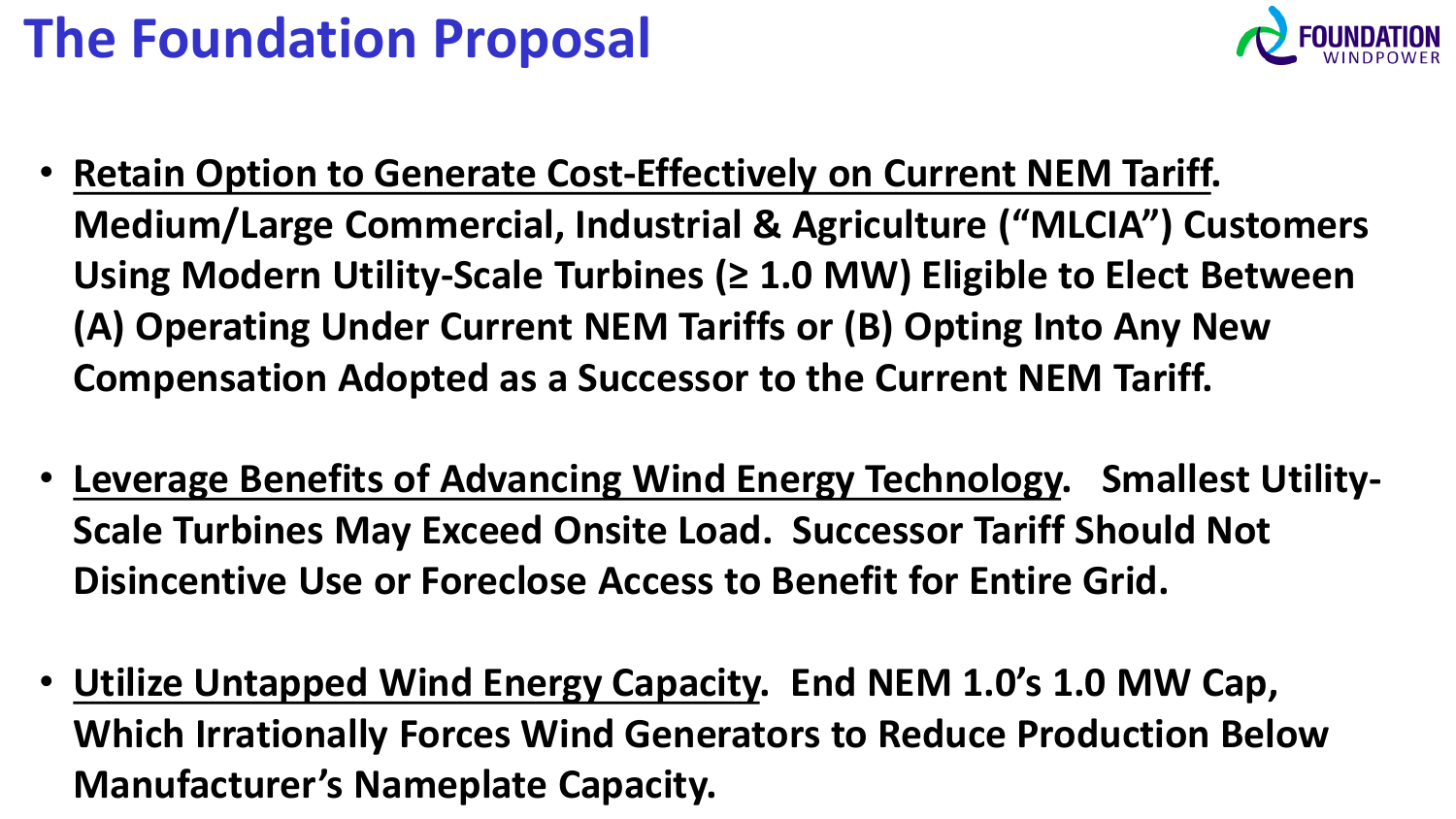## **The MLCIA Customer Group ≠ Cost Shift**



- **TOU Rates with Substantial Fixed & Demand Charges**
- **Loads > 500kW.**
- **Rule 21 Interconnection Costs Borne by Customers**

**By any applicable measure, when these customers deploy wind behind-the-meter, they are NOT a source of cost-shift to nonparticipating customers.**

**Plus, C&I Customer Bills Exceed Cost of Service Before & After NEM**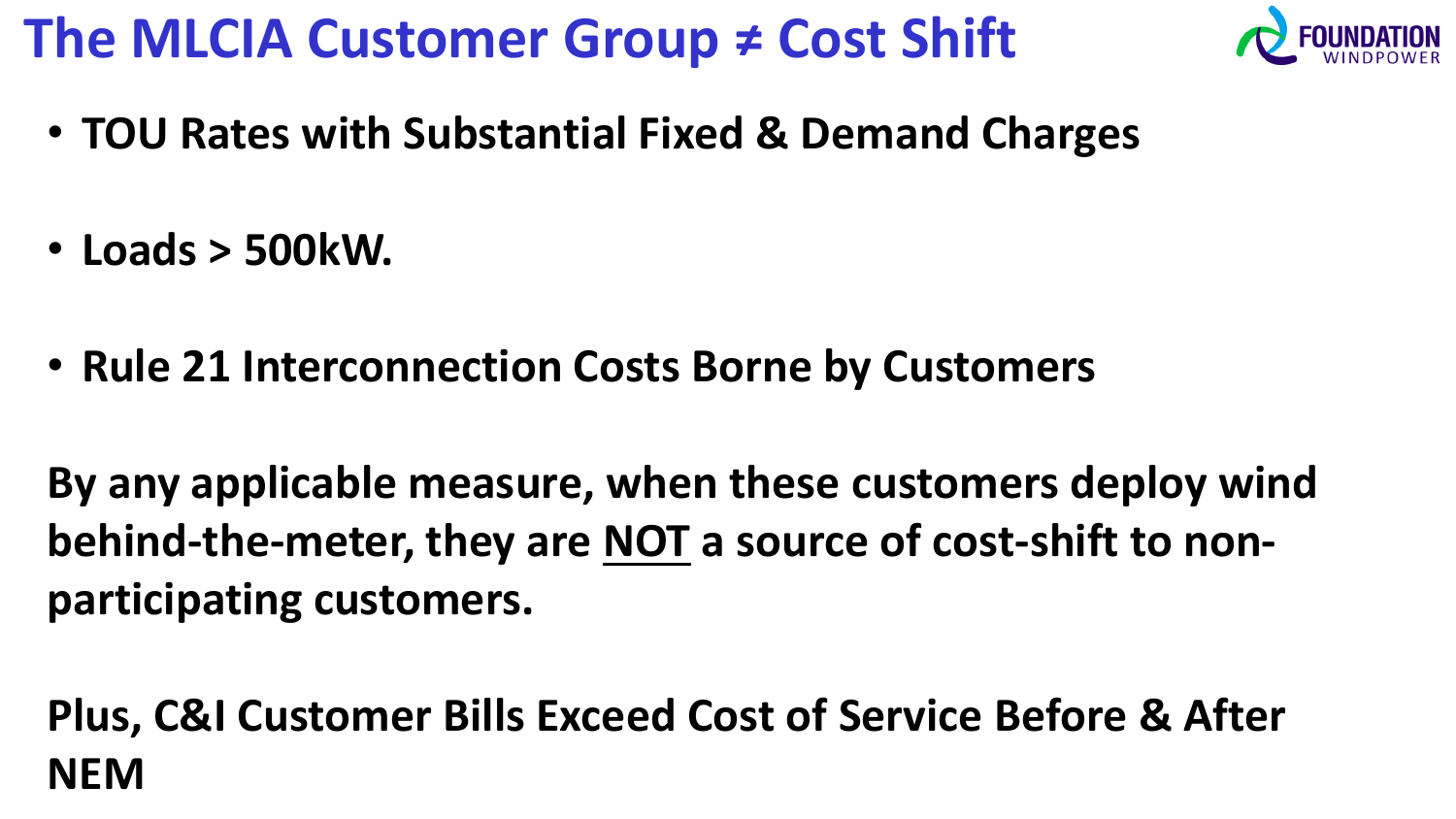## **California Wind Resource – Energy When It Is Most Needed**





**The wind resource in California is most abundant during the State's crucial peak periods. Over time, this additional supply reduces cost to all ratepayers.**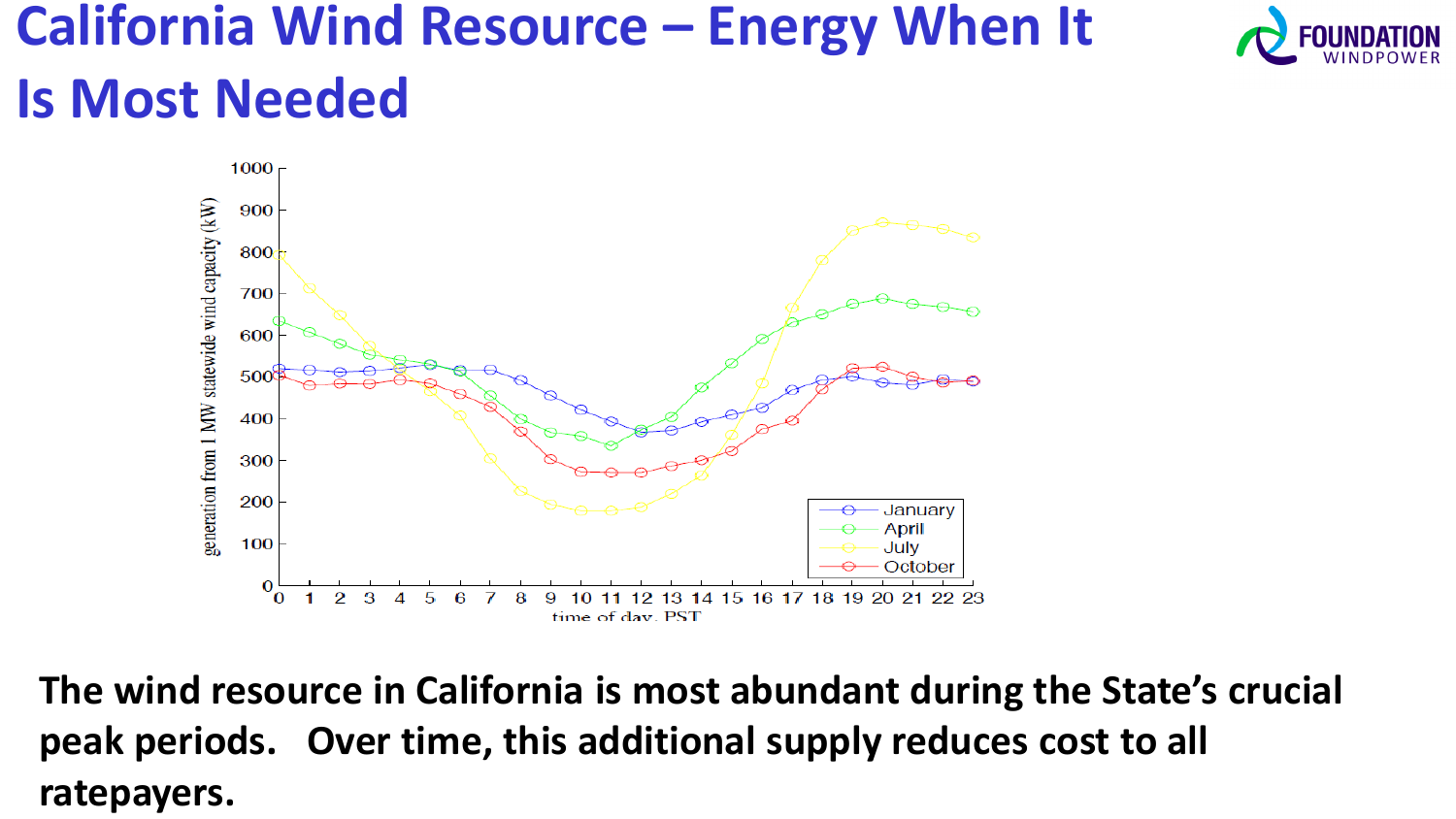## **The Salinas Valley Example**



Salinas Valley wind turbines reach **capacity factors of 80-90%** and deliver 25% of annual output during the 6.8% of the hours that comprise peak billing on the PG&E B20 tariff.

### Gross 12x24 [MWh]



#### Figure 10: **Gross Energy 12x24 Matrix**

Source: AWS Truepower forecast for a Foundation Windpower Salinas Valley wind project. Peak hours highlighted illustrates the heavy peak concentration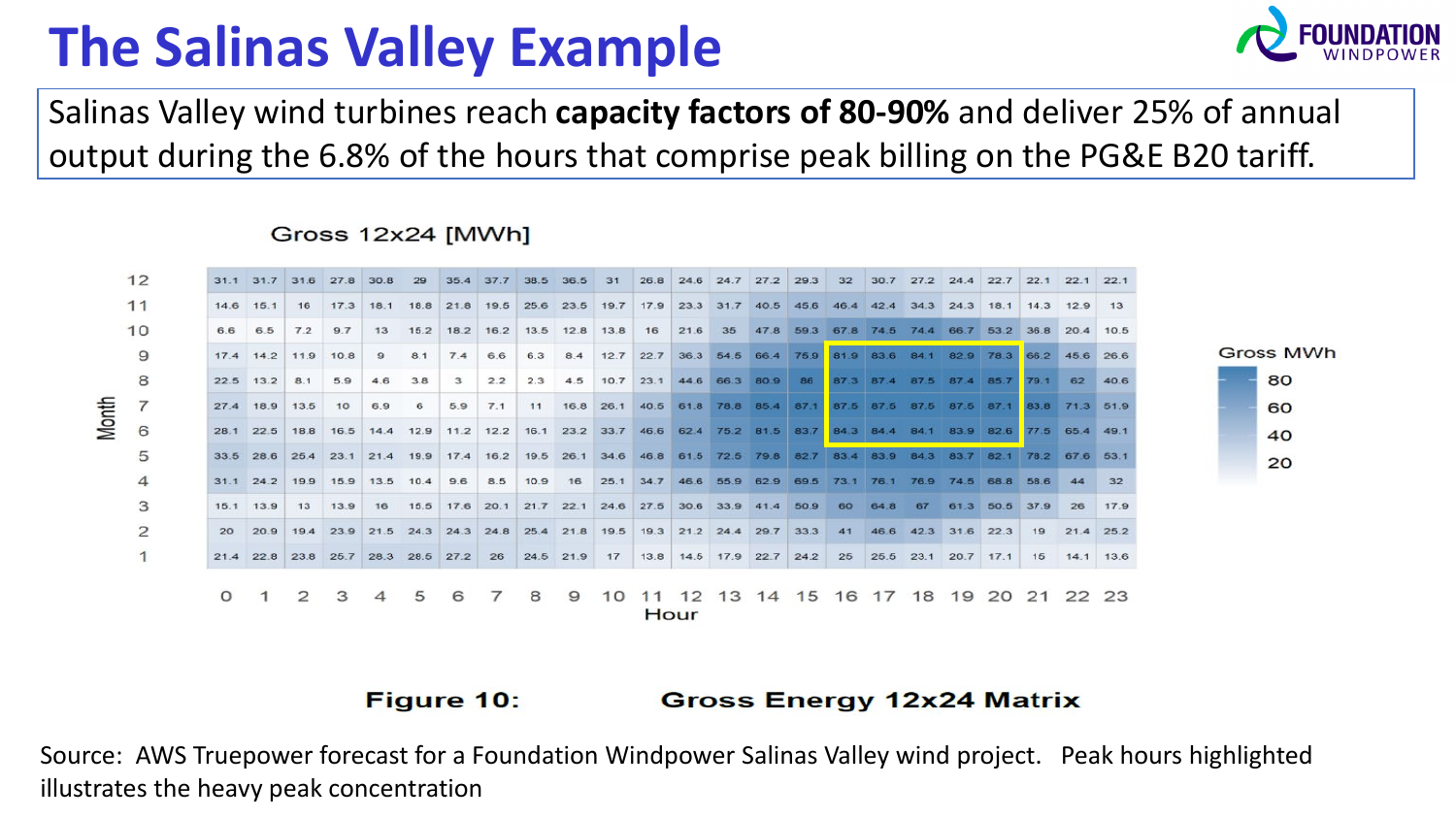## **Average Nameplate Capacity Increases over Time – 2019 Average = 2.55MW Capacity**



Successor to Current NEM Tariffs Must Avoid Unnecessary Limits on Customer and Grid Access to Significant Advances in Wind Technology.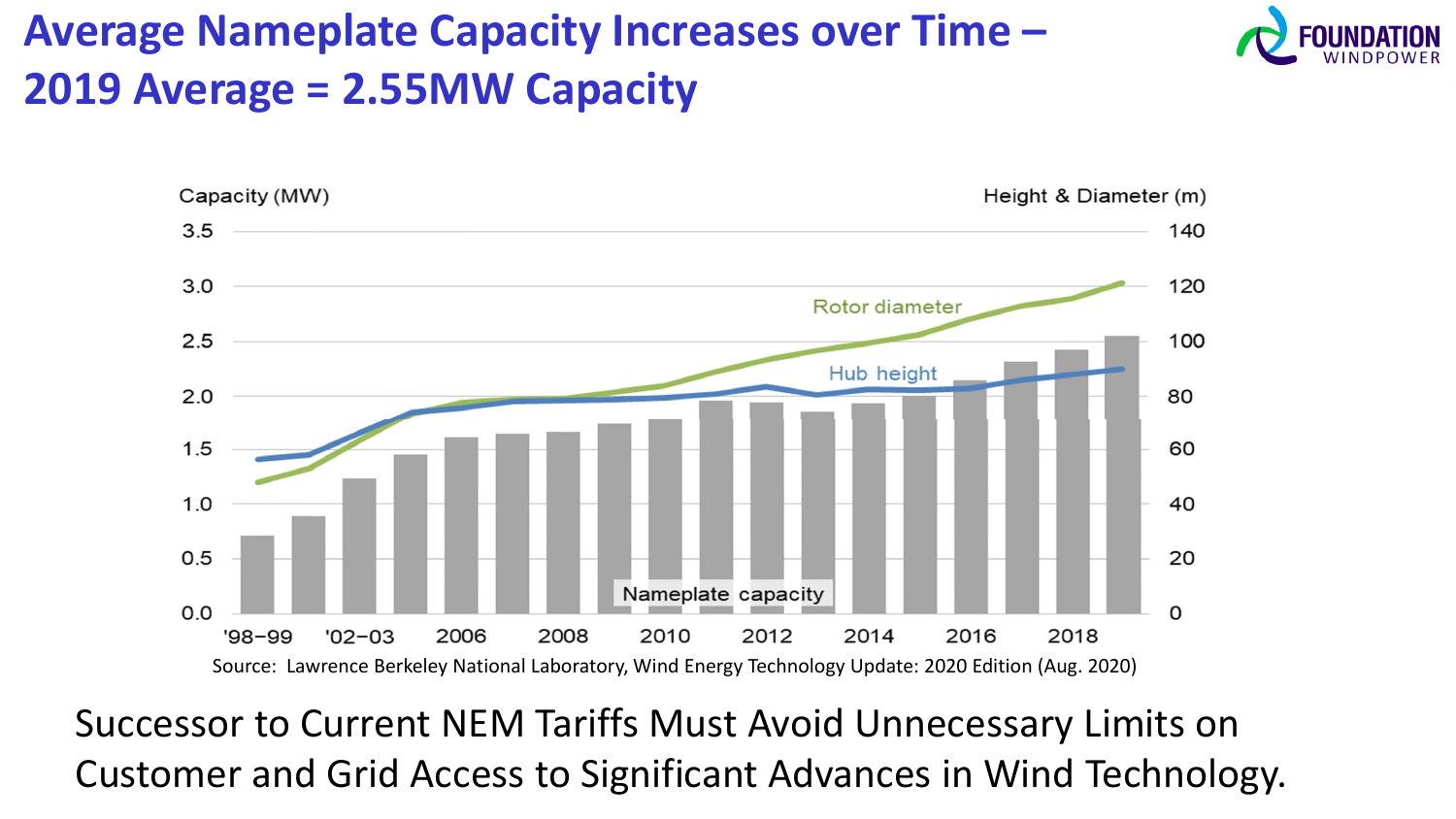### **The Foundation Proposal - Conclusions**



- Keep what is working MLCIA customers using wind **do not cause cost shifts**.
- Encourage deployments to **harvest valuable wind resource during peak periods**.
- **Remove unnecessary size limits** to access best available wind energy technology.
- **Economic boost** for California rural/industrial sector. Jobs, economic stability and **property tax revenue**.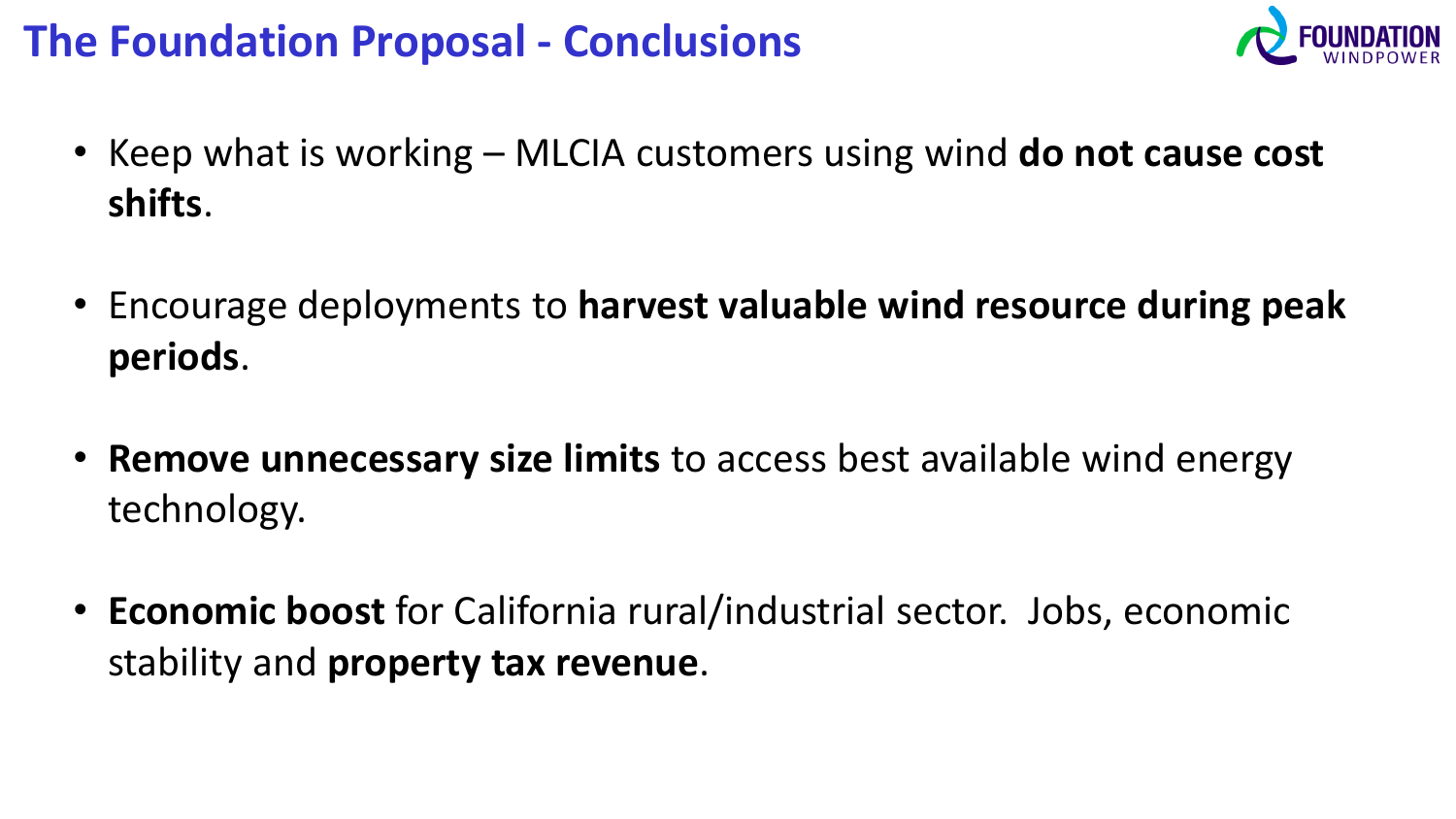### **The Foundation Proposal – Timing Issues**



- Foundation Proposal can coexist with other successors to NEM Tariff. Best to act soon to capture remaining federal tax credits for wind before 12/31/21 expiry.
- Due to long lead times and substantial upfront investments in development and interconnection, projects underway (with interconnection application and study fee paid) should be exempt from any tariff changes.